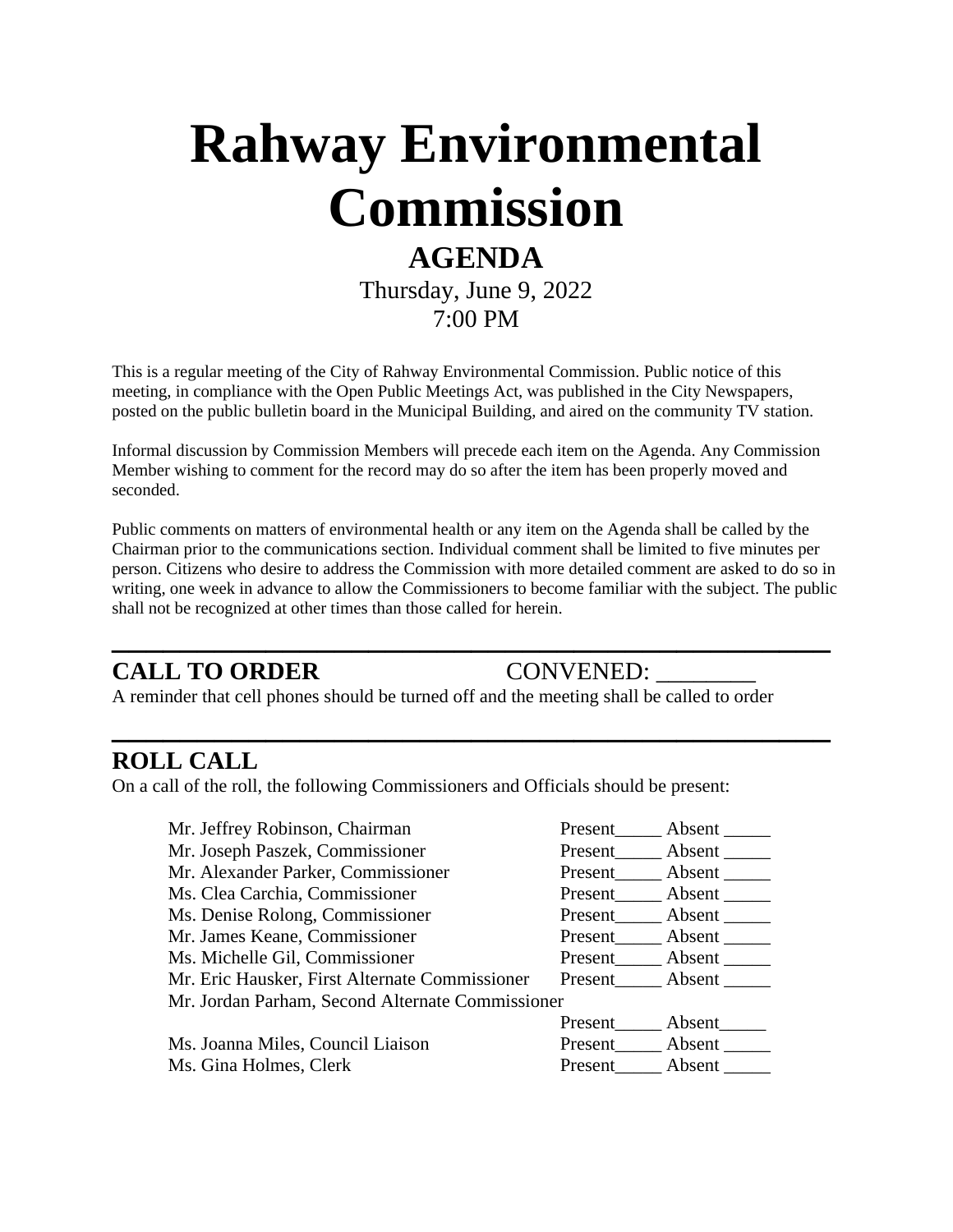# **\_\_\_\_\_\_\_\_\_\_\_\_\_\_\_\_\_\_\_\_\_\_\_\_\_\_\_\_\_\_\_\_\_\_\_\_\_\_\_\_\_ FLAG SALUTE**

#### **MINUTES**

Approval of minutes of the Regular Meeting on Thursday, May 12, 2022

Motion \_\_\_\_\_\_\_\_\_\_\_\_\_\_\_\_\_\_\_\_\_\_\_\_\_\_

Seconded \_\_\_\_\_\_\_\_\_\_\_\_\_\_\_\_\_\_\_\_\_\_\_\_

\* Note: only those in attendance at the meeting can move, second or vote on the minutes from that meeting

**\_\_\_\_\_\_\_\_\_\_\_\_\_\_\_\_\_\_\_\_\_\_\_\_\_\_\_\_\_\_\_\_\_\_\_\_\_\_\_\_\_\_**

**\_\_\_\_\_\_\_\_\_\_\_\_\_\_\_\_\_\_\_\_\_\_\_\_\_\_\_\_\_\_\_\_\_\_\_\_\_\_\_\_\_\_**

**\_\_\_\_\_\_\_\_\_\_\_\_\_\_\_\_\_\_\_\_\_\_\_\_\_\_\_\_\_\_\_\_\_\_\_\_\_\_\_\_\_\_**

**\_\_\_\_\_\_\_\_\_\_\_\_\_\_\_\_\_\_\_\_\_\_\_\_\_\_\_\_\_\_\_\_\_\_\_\_\_\_\_\_\_\_**

**\_\_\_\_\_\_\_\_\_\_\_\_\_\_\_\_\_\_\_\_\_\_\_\_\_\_\_\_\_\_\_\_\_\_\_\_\_\_\_\_\_\_**

#### **SPEAKER**

None

#### **HEARING OF CITIZENS**

Pranita Bijlani, 103 Princeton Ave., Rahway

## **COMMUNICATIONS**

None

#### **UNFINISHED BUSINESS**

UC Air Traffic Noise Advisory Board (Chairman Robinson is the EC rep to this Board)

Bayway CAP – (Commissioner Paszek is the EC rep to this Board)

Letter to UC Commissioner Chair Al Mirabella – Bazega Park - Update

Letter to UC Parks Director Ron Zuber – Bramhall Road County Park site - Update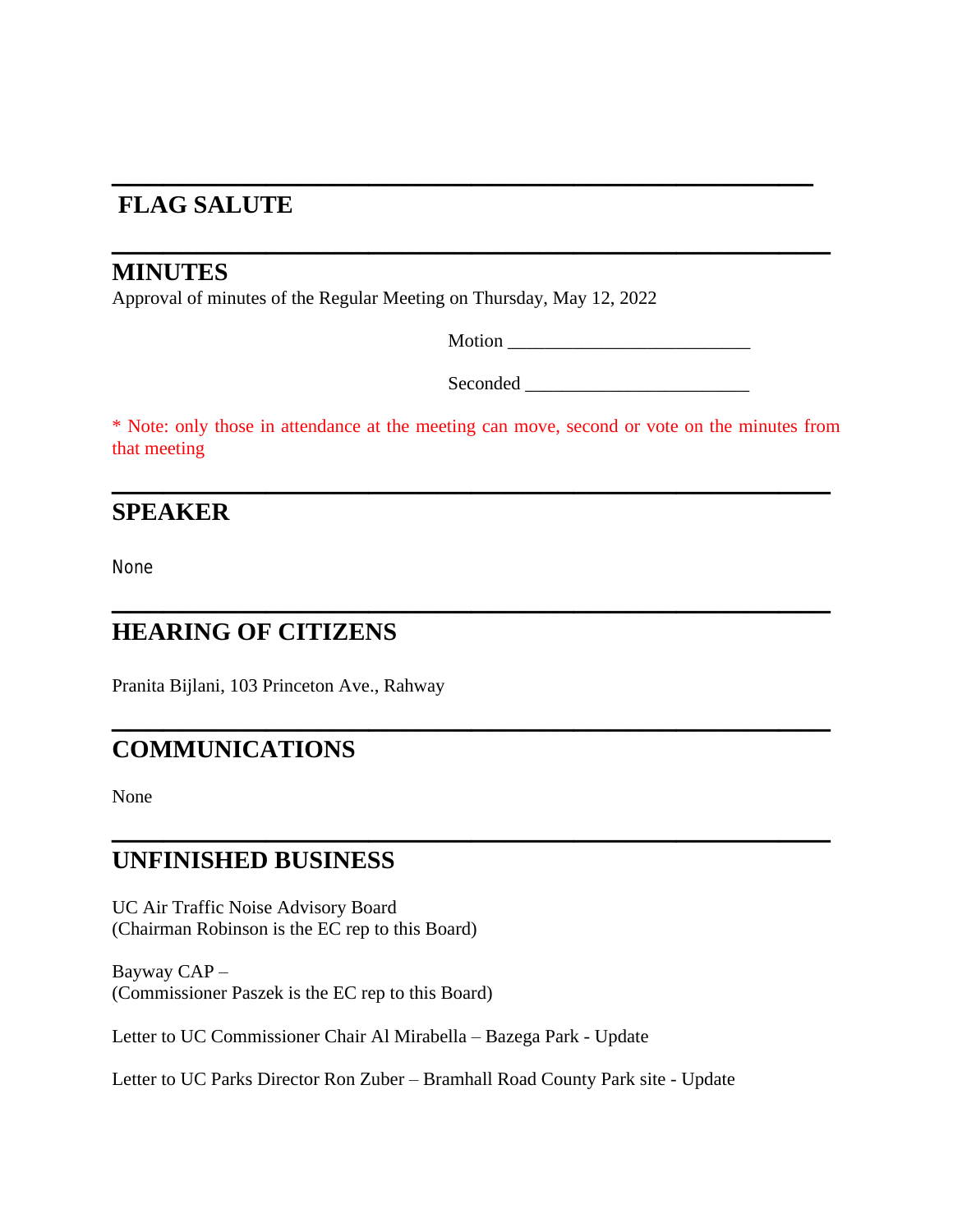Rain Garden – letter sent to City - update

Sustainability Jersey application update

LEED requirements for redevelopers – Update

Opportunity to tour Waste Management food waste recycling facility in Elizabeth

Rahway Environmental Commission reusable bags

Protecting municipal stormwater rights – update

Rahway Living Well Event – 6/4/22 – Report

Smoke Detectors – recycling update

#### **NEW BUSINESS**

Shade Tree Committee – Update/Report from Commissioner Parham

Frederick Law Olmstead, Sr. - 200<sup>th</sup> Anniversary of Birth

Montclair's Native Plant Ordinance – update

Sustainable Jersey Sustainability Summit – June 24, 2022

NJ Electric Vehicle Ordinance

Rahway Review – possible article on Environmental Commission in next issue

#### **SITE PLAN REVIEW/PLANNING & ZONING BOARD ITEMS**

**\_\_\_\_\_\_\_\_\_\_\_\_\_\_\_\_\_\_\_\_\_\_\_\_\_\_\_\_\_\_\_\_\_\_\_\_\_\_\_\_\_\_**

**\_\_\_\_\_\_\_\_\_\_\_\_\_\_\_\_\_\_\_\_\_\_\_\_\_\_\_\_\_\_\_\_\_\_\_\_\_\_\_\_\_\_**

**\_\_\_\_\_\_\_\_\_\_\_\_\_\_\_\_\_\_\_\_\_\_\_\_\_\_\_\_\_\_\_\_\_\_\_\_\_\_\_\_**

**\_\_\_\_\_\_\_\_\_\_\_\_\_\_\_\_\_\_\_\_\_\_\_\_\_\_\_\_\_\_\_\_\_\_\_\_\_\_\_\_\_**

#### **PAYMENT OF BILLS**

None

#### **ADJOURN**